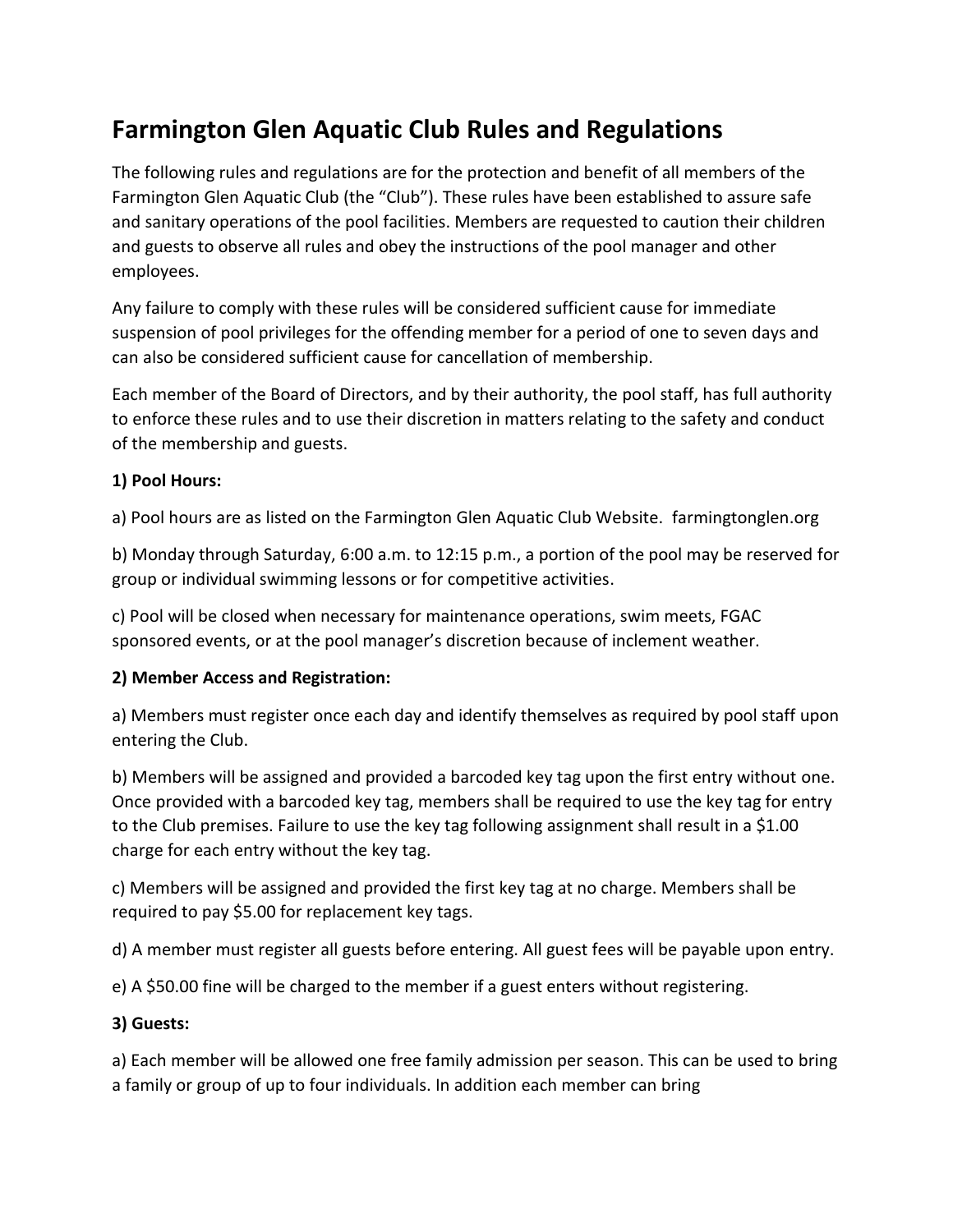individuals at the charge of \$5.00/individual or \$15.00/family per day, payable upon entry.

b) Special monthly rates: One individual bonafide houseguest will be extended a special monthly (30 day) rate of \$25.00. The member must submit a letter indicating the length of visit (beginning to end) and the guest's name.

c) Child care providers are permitted to accompany the children of members without charge (unless the member is present), as long as the member has registered the provider with the Club.

d) All guests must pay guest fees regardless of such guest's use of any Club facility.

## **4) Personal Property**

a) The Club will not be responsible for loss or damage of personal property. The Club has no facilities for checking valuables. Please do not bring them.

## **5) Health and safety all members shall observe the following:**

a) All swimmers must take a SOAP shower before entering the pool.

b) It is recommended that all persons with long hair wear hair tied back in a ponytail or wear a swimming cap.

c) No floatation or training devices are permitted unless the devices have US Coast Guard Approval. This rule is waived for official "Float Nights".

d) No glass containers of any kind allowed on the premises.

e) No running, pushing, wrestling, or causing undue disturbance in or about the pool.

f) No smoking allowed on the premises.

g) No pets allowed on the premises.

h) Admission shall be refused to anyone with skin abrasions, colds, coughs, inflamed eyes, infections or wearing bandages.

i) Expectorating (spitting) and blowing of nose in the pool and on deck are prohibited.

j) Use of kiddie pool shall be limited to children under six years of age and must be supervised by a parent or adult within the enclosure.

k) Children in diapers with or without plastic pants and those who are not toilet trained will not be permitted in the main pool.

l) All members including children shall use the pool and its facilities at their own risk. The Club will not be responsible for any accident or injury in connection with such use. Children under eight years of age will not be permitted on the Club grounds unless accompanied by an adult.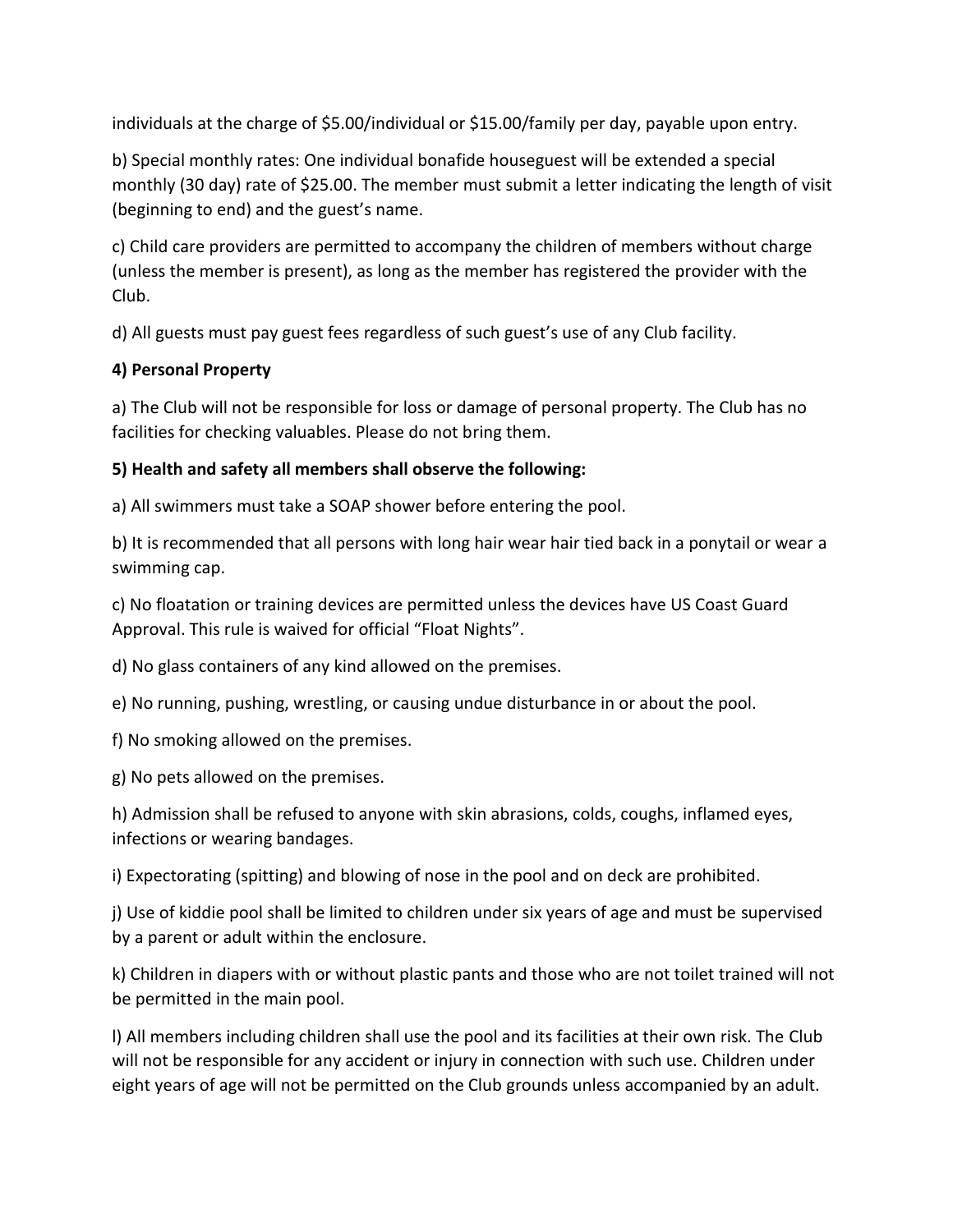An adult is a person 18 years of age or older. At the pool management's discretion, children between the ages of 8 and 10, who have passed basic swim tests, must have written permission from their parents each time to be permitted within the pool area unaccompanied. The basic test consists of swimming one length of the pool and treading water for a two-minute period.

m) Non-swimmers and beginning swimmers are restricted to the shallow end of the pool and shall not go beyond the four-foot depth marks.

n) All diving except for normal entry in the water for swimming is to be restricted to the area immediately adjacent to the diving boards and all swimmers are excluded from swimming in these areas

o) When diving, do not begin a dive until the previous diver has emerged on the surface and moved out of the way. After you surface clear the area immediately for the next diver.

p) No water cannons are allowed. Individual toys are allowed at the discretion of the pool staff.

q) Removal or playing with lifesaving equipment is not permitted.

r) An adult must accompany all children under 14 years of age after 6:00 p.m.

**6) On crowded days, lounge chairs will be reserved for the use of adults only. (An adult is an individual 18 years of age or older).**

**7) Food or refreshments may be consumed only in prescribed areas. No food is permitted on the pool deck.**

**8) Members or guests who are or appear to be under the influence of drugs or intoxicants will be denied entrance to the Club; individuals who exhibit behaviors indicative of drug use or excessive consumption of other intoxicants will be expelled from the property.** 

**9) Consumption of alcoholic beverages shall be subject to the following limitations:**

a) Glass containers of any kind are prohibited.

b) Consumption shall be limited to the pavilion and the grounds surrounding the pool deck; consumption on the pool deck, in the clubhouse, or parking lot is prohibited.

c) Consumption during swim meets is prohibited.

d) Consumption by persons under the age of 21 is prohibited.

e) Members and guests are requested to exercise discretion by using unlabeled containers when possible.

**10) No abusive language will be permitted.**

**11) Drive slowly and carefully on driveway and parking areas. Speed limit is 10 miles per hour.**